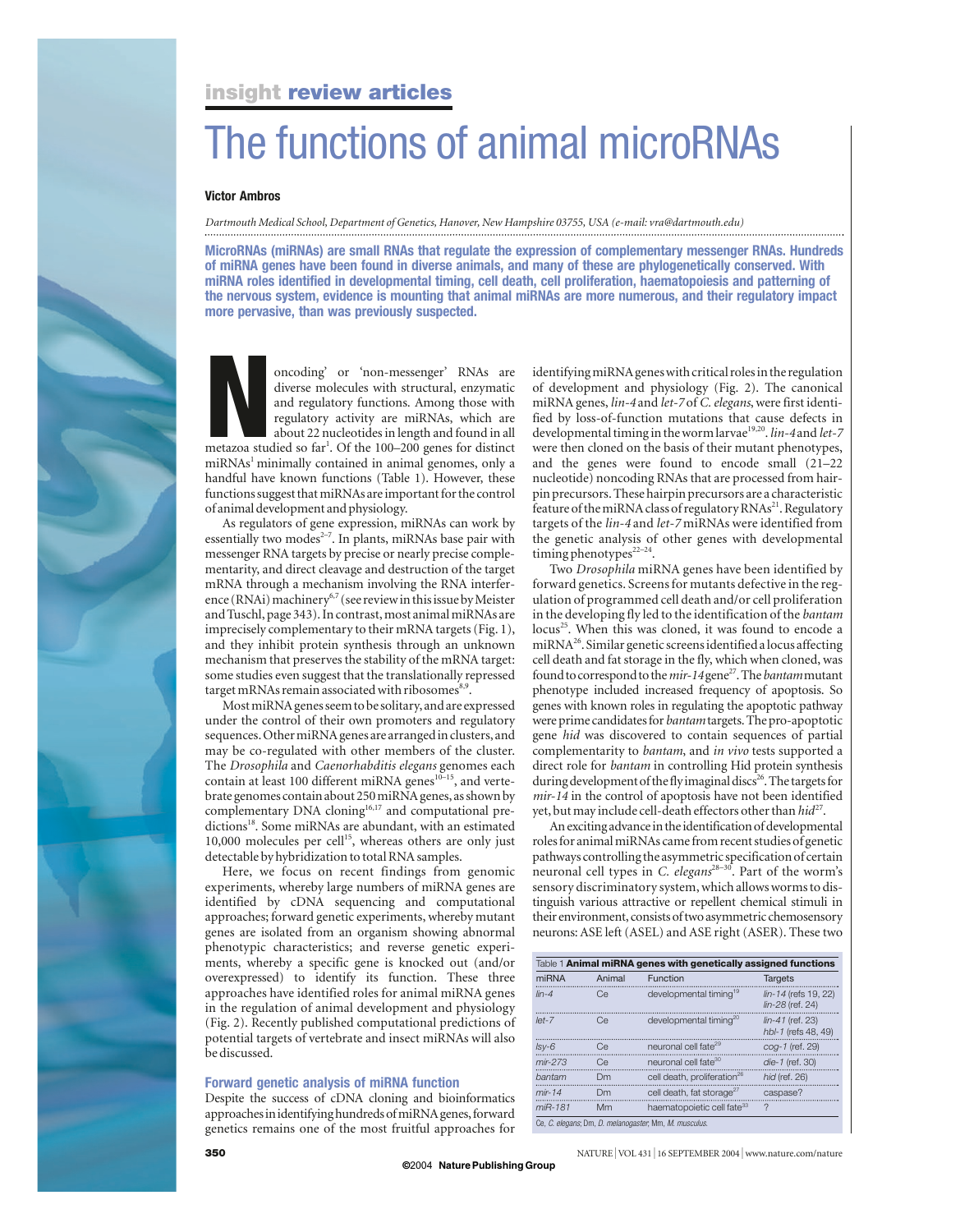



**Figure 1** Examples of the imprecise base pairing of animal miRNAs with their targets. The *lin-4* miRNA is shown with its complementary sites in *lin-14* (**a**) and *lin-28* (**b**). There are several further complementary sites of imprecise base pairing in the 3' UTR of *lin-14*(ref. 22; data not shown); only one site is predicted for *lin-4* in the *lin-28* 3 UTR24. **c**, During larval development of *C. elegans*, *lin-4* coordinates the downregulation of LIN-14 and LIN-28 protein concentrations, which in turn regulates the expression of stage-specific developmental events.

neurons detect different compounds, and together, allow the animal to respond selectively to stimuli. This behavioural specificity is in part rooted in differences in gene expression between ASEL and ASER. ASEL expresses one chemoreceptor gene, *gcy-7*, and ASER expresses another, *gcy-5* (Fig. 3). Genes encoding transcription factors (including *cog-1*, *lim-6* and *ceh-36*) that control the specification of ASEL and ASER asymmetry were identified by screens for mutants with either two ASEL cells or two ASER cells (as judged by *gcy-7::GFP* (where GFP is green fluorescent protein) or  $gcy$ -5::GFP expression<sup>28</sup>). When one gene identified in these screens, *lsy-6*, was cloned, it was found to be unusual in that it does not encode a protein, but instead produces a novel miRNA<sup>29</sup> that regulates the synthesis of a downstream transcription factor COG-1. The predicted *lsy-6* transcript is a hairpin RNA with partial complementarity to a sequence in the 3 untranslated region (UTR) of *cog-1* mRNA: these sequences can mediate *lsy*-6-dependent repression of *cog*-1 in transgenic worms<sup>29</sup>.

The discovery of the *lsy-6* miRNA is remarkable in several respects. First, *lsy-6*probably could not be identified except by forward genetics. The *lsy-6* miRNA was not detected by cDNA cloning, and had not emerged from computational predictions of worm miRNAs<sup>11,31</sup>, presumably because its relatively low contribution to worm total RNA meant its expression was not confirmed by northern-blot hybridization. Because *lsy-6* functions in a specific cell type, and a loss-of-function mutation results in a very subtle behavioural phenotype, the discovery of this particular miRNA gene required a genetic screen that used ASEL- or ASER-specific GFP markers to directly assay for cell-fate transformations in mutants. Second, the difficulty of detecting such a scarce RNA as *lsy-6* by hybridization compelled Johnson and Hobert<sup>29</sup> to use unusual genetic experiments toprove that the *lsy-6* transcript forms a miRNA hairpin structure. In their approach, compensatory mutations were introduced into the *lsy-6* locus, and the mutant genes were then tested for function *in viv*o. The wild-type *lsy-6* sequence containing the putative miRNA hairpin structure rescued the *lsy-6* mutant phenotype, but a single point mutation designed to disrupt the predicted hairpin and prevent processing of the mature miRNA eliminated rescuing activity. Combining the original mutation with a compensatory mutation that was predicted to restore the hairpin structure restored rescuing activity. This provided strong genetic evidence that *lsy-6* functions as a hairpin RNA that is probably processed to a miRNA.

#### **miRNAs found by genomics and reverse genetics**

The discovery of *lsy-6* by forward genetics suggests that other interesting miRNA genes remain to be identified in *C. elegans* and other animals. An alternative to forward genetics for identifying rare miRNAs with developmental roles is to start with computationallypredicted miRNA genes and test for function by reverse genetics (Fig. 2). Remarkably, the latter approach has identified a second miRNA, *mir-273*, in the same pathway as *lsy-*6 (ref. 30). *mir-273* is also a rare miRNA in the worm, and so was not found by cDNA cloning. Instead, *mir-273* was predicted computationally in a screen for phylogenetically conserved hairpin-forming sequences<sup>31</sup>. Computational methods for finding miRNAs are the ideal complement to cDNA cloning, which works best for relatively abundant miRNAs. However, a limitation of computational approaches is that predicted noncoding RNAs must be validated by an assay that can confirm expression of the RNA. Indeed, the number of worm miRNA candidates predicted computationally has far exceeded the number whose expression can be confirmed $\lim_{n \to \infty} A$  polymerase chain reaction with reverse transcription (RT–PCR)-based assay had to be used to detect the rare  $mir-273$ RNA in worm total RNA samples<sup>31</sup>.

The function of *mir-273* in worm neural development was discovered by the molecular characterization of the same pathway as that which involves *lsy-6* genes regulating ASER and ASEL sensory neuron asymmetry in the worm head. In addition to the *lsy-6* miRNA gene, and the *cog-1*homeobox target of *lsy-6*, several other genes were identified by mutations that alter the specification of ASEL and ASER. Among these was *die-1*, a gene encoding a zinc-finger transcription factor. The *die-1*promoter is active in both neurons, but far more DIE-1 protein (assayed using GFP-tagged DIE-1 expressed from a transgene) accumulates in ASEL than in ASER<sup>30</sup>. Apparently, the *die-1* gene is regulated post-transcriptionally, and expressed specifically in ASEL. No candidate regulatory gene upstream of *die-1* was identified by mutation, but *die-1* mRNA was found to contain sequences that are complementary to parts of *mir-273*. Evidence that *mir-273* could be the repressor of *die-1* in ASER came from the use of transgenes expressing GFP from *mir-273* upstream sequences. In this way, *mir-273* regulatory elements that drove expression specifically in ASER were identified. No *mir-273* loss-of-function mutations were available, but ectopic expression of *mir-273* in ASEL, where its promoter is normally inactive, resulted in the transformation of ASEL into  $ASER^{30}$ .

The identification of two miRNAs in the ASEL/ASER pathway suggests that many developmental regulatory pathways, like the heterochronic and the ASEL/ASER pathways, involve several translational-regulatory steps involving miRNAs. Other miRNAs with very restricted expression patterns undoubtedly remain to be identified by forward genetics and carefully designed phenotypic assays, or by computational prediction followed by more sensitive expression assays.

cDNA cloning of rare, developmentally expressed miRNAs is aided by starting with RNA samples from material enriched for specific organs or cell types. For example, a set of six clustered mouse miRNAs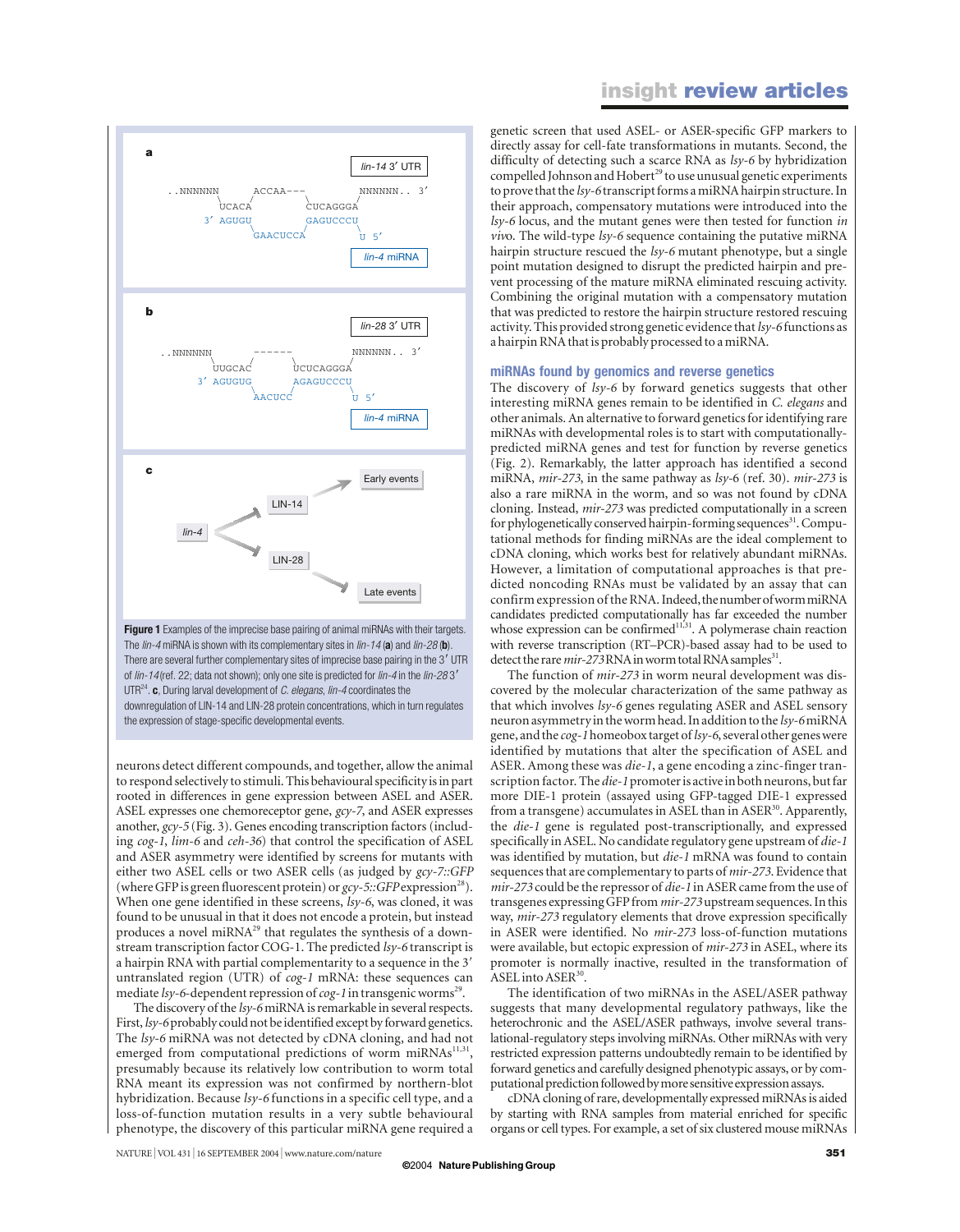## **insight review articles**

(*miR-290* to *miR-295*) are expressed specifically in embryonic stem (ES) cells<sup>32</sup> and therefore, would not easily be cloned from differentiated tissues. Similarly, *miR-181* was identified by cloning from selected adult organs<sup>17,33</sup>, and the role of *miR-181* in haematopoiesis development was indicated by its substantial enrichment in cDNA libraries made from mouse bone marrow and thymus<sup>33</sup>. Consistent with its being cloned from these tissues, *miR-181* is expressed chiefly in bone-marrow B cells, and in thymus (presumably in T cells) $33$ .

Although *miR-181* loss-of-function mutations have not yet been isolated, Chen et al.<sup>33</sup> used a retroviral-based vector and an overexpression strategy to test whether *miR-181*specifically affects B-cell or T-cell development. Cells were extracted from mouse bone marrow, sorted by cell-type markers, and then infected with virus that had been engineered to overexpress *miR-181*, or other control miRNAs. Overexpression of *miR-181* in bone-marrow haematopoietic progenitor cells increased the numbers of B cells produced *in vitro* and *in vivo* and resulted in decreased numbers of  $CD8<sup>+</sup>$  T cells<sup>33</sup>. Although overexpression experiments must be interpreted with care when trying to infer the normal function of a gene, the Chen *et al.*<sup>33</sup> results suggest a role for *miR-181* in the normal development of B-cell and T-cell lineages in the mouse. *miR-181* may be a component of the trigger that directs bone-marrow progenitors along the B-cell differentiation pathway. For thymic T cells, *miR-181* seems to have a modulatory role in population homeostasis, perhaps as a sensor for signals that regulate the number of T cells. One prediction from these findings is that knockout of *miR-181* in haematopoietic lineages will lead to fewer B cells and an excess of thymic T cells.

#### **miRNA gene clusters**

A prominent characteristic of animal miRNAs is that their genes are often organized in tandem, and are closely clustered on the genome<sup>10,32</sup>. In many cases, such clustered miRNAs are probably processed from the same polycistronic precursor transcript (a single mRNA molecule produced from the transcription of several tandemly arranged genes).When clustered miRNAs are of similar sequence, the cohort of gene products may contribute additively to the regulation of a set of mRNA targets. Clusters can also contain miRNAs of distinct sequences, suggesting that in these cases distinct miRNAs are coordinately deployed towards their various targets. For example, in insects and in vertebrate genomes, *let-7* and *miR-125* (orthologues of *C. elegans let-7* and *lin-4*, respectively) are closely clustered in tandem. *miR-125* and *let-7* are developmentally regulated together in flies<sup>34,35</sup>, but in *C. elegans*, *lin-4* and *let-7* are unlinked, and are expressed sequentially<sup>36,20</sup>. The clustered arrangement of *lin-4* and *let-7* in insects and vertebrates could represent an ancestral, conserved functional association between these two temporal regulators. A mammalian miRNA gene-cluster of particular interest encodes the six closely related genes for  $miR-290$  to  $miR-295$  in mouse<sup>32</sup>. These are expressed specifically in embryonic stem (ES) cells. Although it is not yet clear whether the human genome contains an orthologous cluster ofES-cell-enriched miRNAs, these findings suggest that translational repression of gene expression by miRNAs contributes to the maintenance of stem-cell potency<sup>32</sup>.

The properties of another cluster of miRNAs, on mouse distal chromosome 12 (and conserved at human 14q32), imply other interesting functions for miRNAs $37$ . This locus includes at least two miRNA genes (*miR-127* and *miR-136*) that are imprinted: they are expressed exclusively from the maternal chromosome. A retroviral transposon-like gene on the complementary strand to *miR-127* and *miR-136* is expressed only from the paternal chromosome. Consequently, *miR-127* and *miR-136* miRNAs are precisely complementary to the retroviral transposon-like mRNA. This arrangement suggests that *miR-127* and *miR-136* could regulate the transposon by means of an RNAi pathway<sup>37</sup>. Although the function of this distal  $12/14q32$  cluster of miRNAs is unclear at present, the locus is of interest, if only because many other imprinted genes are known to have roles in



**Figure 2** Approaches to miRNA gene discovery and the functional characterization of miRNA genes. Forward genetics approaches to the study of developmental timing in *C. elegans* identified *lin-4* (ref. 19) and *let-7* (ref. 20); and genetic analysis of the specification of *C. elegans* neuronal cell type identified *lsy-6* (ref. 29). Genetic analysis of mutations affecting programmed cell death in *Drosophila* led to the cloning of *bantam*25,26 and *mir-14* (ref. 27) miRNA genes. Examples of miRNAs that were identified by genomics, and whose functions were subsequently analysed using reverse genetics are mouse *miR-181* (ref. 33; cDNA cloning from mouse) and *mir-273* (refs 30, 31; *C. elegans* computational genomics).

early development. Moreover, a high concentration of other hairpinforming miRNA candidates in the sequences surrounding *miR-127* and *miR-136* (ref. 37) suggests that many more mammalian miRNAs are yet to be discovered.

### **Prediction and validation of miRNA targets**

The imprecise base pairing between the typical animal miRNA and a target mRNA suggests that any given miRNA can bind to a broad spectrum of different mRNAs, and so possess an enormous regulatory potential38. This raises questions and concerns for systems biologists attempting to use computational approaches to identify miRNA target genes. Of all the predicted candidate targets of a given miRNA, which ones are authentic targets*in vivo*? The development of reliable methods for the computational prediction of animal miRNA targets necessarily involves an iterative process of algorithm design and refinement, guided by *in vivo* tests of the *in silico* predictions. So far, several published papers make good progress towards this end, although more work remains to be done.

Three groups have conducted computational screens for *Drosophila* miRNA targets on a genomic<sup>39, $\hat{4}$ 0 or subgenomic scale<sup>41</sup></sup> and two screens for vertebrate miRNA targets have been reported<sup>42,43</sup>. All these approaches are based on the same fundamental assumption, which is that miRNA targets in general can be modelled on the base pairing between *lin-4* and *let-7* of *C. elegans* and their geneticallyvalidated mRNA targets<sup>19,20,22-24</sup>. The salient characteristics of this base pairing are: (1) the location of the miRNA complementary elements in  $3'$  untranslated regions (UTRs) of mRNA targets,  $(2)$ the concentration of base pairing in a 'seed' or 'nucleus' of continuous Watson–Crick base pairing in the 5'-proximal half of the miRNA, and (3) the phylogenetic conservation of the complementary sequences in UTRs of orthologous genes. There is good evidence in support of the general applicability of these assumptions. First, for all the genetically-validated animal miRNA target genes, functional miRNA complementary sites lie within their 3' UTR sequences<sup>19,20,22-24,26,29,30</sup>. Second, there are several lines of evidence,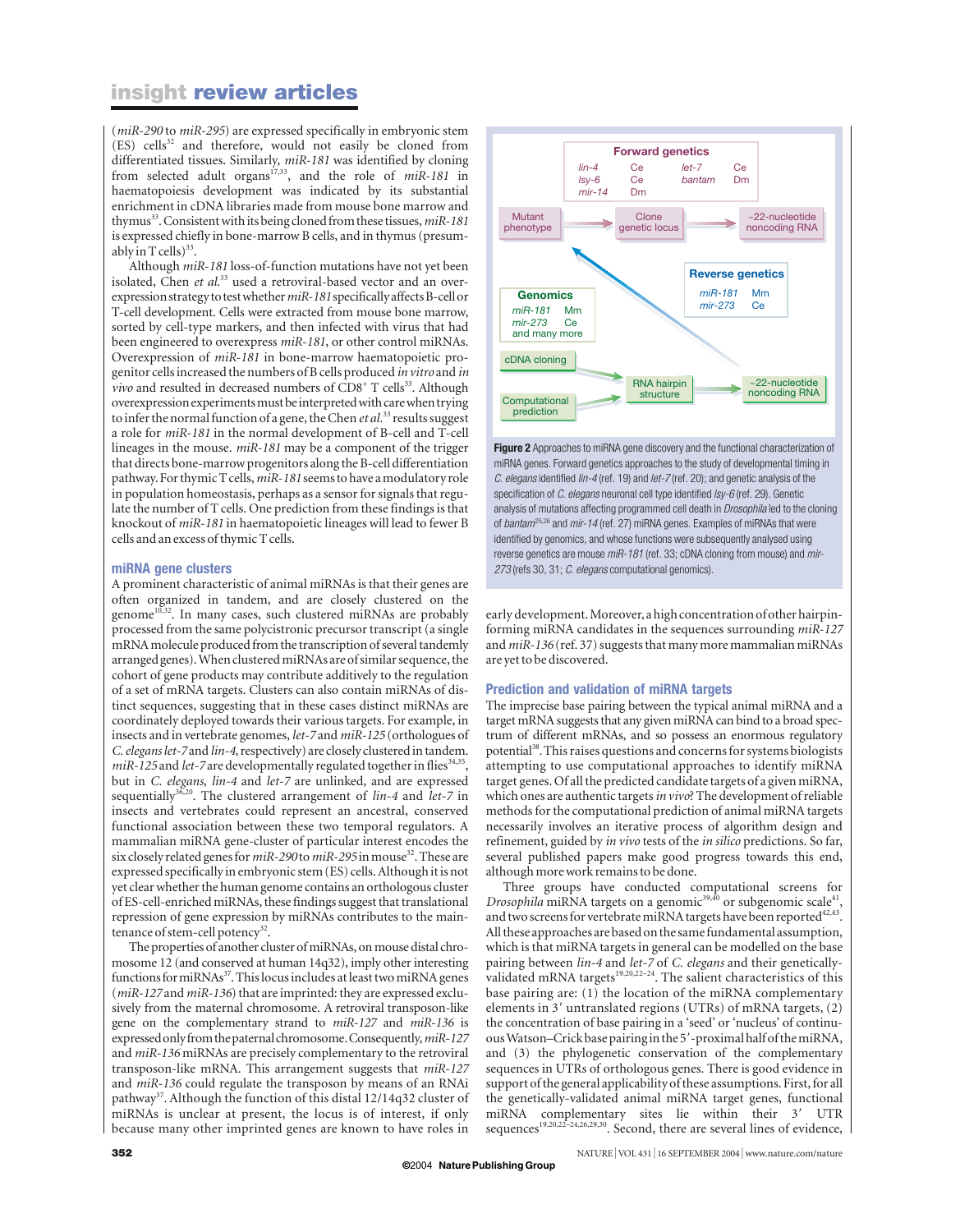apart from the topology of the known *C. elegans lin-4* and *let-7* sites, that point to the importance of base pairing in the 5' half of the miRNA<sup>1</sup>. Of particular note are recent mutational studies using a variety of different miRNAs that support the primacy of critical base pairs and base-pairing patterns involving the first nine nucleotides of the miRNA43–45. Finally, the criterion of phylogenetic conservation was found to be particularly important for reducing what is assumed to be the vast number of false-positive partial-complementary elements predicted for a given miRNA<sup>39-43</sup>.

Despite the fundamentally similar approaches used for the published screens for miRNA targets, the results are not particularly congruent. This is probably because the approaches differ in certain important details, including: (1) the particular method of defining phylogenetic conservation, (2) the precise manner of modelling sites based on the verified cases, and (3) how thermodynamic and statistical factors are applied to score and rank predicted sites. As it is essentially impossible at this early stage to know which specific target-prediction method is more accurate, for now, it is probably wise to treat their results as complementary data sets.

Stark *et al.*<sup>39</sup> report the 100 highest-scoring targets for each of 73 known fly miRNAs, and Enright *et al.*<sup>40</sup> report the top 10 most statistically significant predicted targets for each fly miRNA. Of the 730 predicted targets reported by Enright *et al.*<sup>40</sup> about 15% were also flagged by Stark *et al*. <sup>39</sup> The predicted targets identified by both groups arguably represent the most reliable predictions from a biological standpoint. For example, both Enright *et al.*<sup>40</sup> and Stark *et al.*<sup>39</sup> identified genes of the Notch cell-surface receptor pathway as targets of *miR-7*. A third *Drosophila* miRNA target search did not survey all fly genes for miRNA targets, but focused on a selected set of protein genes that encode well-characterized regulators of embryonic patterning<sup>41</sup>. From among these patterning genes, 39 predicted targets of miRNAs were identified. About 20% of these targets were associated with the same miRNAs as those identified by Stark *et al.*<sup>39</sup>, but none were among the top 10 lists from Enright *et al*. 40.

Lewis *et al.*<sup>42</sup> identified orthologous genes from human, mouse and rat, which show conserved predicted sites for the same miRNA. A subset of these genes were identified as predicted targets for the same miRNA in mammals, and in the fish *Fugu rubripes*42.Kiriakidou *et al.*<sup>43</sup> reported several hundred predicted targets for mammalian miRNAs, and among these, two (initiation factor IF-2 targeted by *miR-20* and the protein ATAXIN targeted by *mir-101*) were also predicted by Lewis *et al*. <sup>42</sup> One possible reason for the lack of overlap between the two vertebrate target screens is the difference in how the two groups dealt with target genes that are predicted to have just a single site for a given miRNA. Lewis *et al.*<sup>42</sup> showed that the occurrence of multiple conserved sites for a given miRNA in the same UTR was a strong predictor of that gene being a statistically significant target. In contrast, genes with a single predicted high-scoring site could not, with confidence, be counted as potential miRNA targets. This was also the case in the insect target searches<sup>39-41</sup>. However, Kiriakidou et al. made progress towards reliable prediction of single-site targets<sup>43</sup>. Structure–function studies of a model miRNA complementary site and its cognate miRNA were conducted to derive rules for the characteristics of functional miRNA-target sites<sup>43</sup>. These rules were incorporated into a computational algorithm, and the resulting rates of false-positive predictions (as judged by comparison to a population of randomized miRNA sequences) were low enough to permit statistically significant single-site predictions $43$ .

Increasing the statistical significance of single-site predictions is important, as there is evidence that multiple sites for the same miRNA are not necessarily required for targeting. For example, there is a single *lin-4* complementary site in the *C. elegans lin-283'* UTR<sup>24</sup>. Infact, Kiriakidou *et al.*used the phylogenetically conserved *let-7b*site in the 3' UTR of human *lin-28* (ref. 46) as a test case for structure–function analysis, and showed that the site can mediate translational repression in human and mouse cultured cells<sup>43</sup>. These sites seem to be absent from the insect *lin-28*(ref. 46), consistent with

evolutionary flexibility in miRNA–target-gene relationships. *let-7* sites in mammalian *lin-28*werenot identified by Lewis *et al*. 42, probably because the mouse and human *lin-28* 3' UTR contains too few repeats of these sites.

*In vivo* tests of some of the insect and vertebrate miRNA target predictions have produced promising results that tend to support the predictions. By fusing the UTR from predicted targets to a reporter construct, the regulatory capacity of the UTR-containing miRNA complementary elements could be assessed in transgenic flies<sup>39-40</sup> or in animal cells<sup>42,43</sup>. A significant fraction of the predicted UTR targets tested by these 'sensor' assays seemed to confer significant repression on the reporter, compared with a control UTR, in approximate agreement with the estimated frequencies of false positives<sup>39,40,42,43</sup>. A problem with using these reporter tests to validate sites was that it was not always possible to control for the specificity of the miRNA, which would ideally involve comparing the reporter expression levels in the presence and absence of the miRNA.

Itis worth noting that even when a predicted site seems to be validated by reporter studies, that site may not normally function *in vivo* (that is, if the miRNA and the mRNA are not normally co-expressed in the same cell). So, to derive a reliable picture of the likely miRNA pathways, it will be necessary to correlate the expression profiles of miRNAs with those of their potential target genes.

How might the current methods for computational prediction of miRNA targets be improved? Further *in vivo* analysis of predicted miRNA–target structures should lead to more refined rules of functional engagement, such as those derived by Kiriakidou *et al.*43. If the short interfering RNA (siRNA)-transfection method<sup>43,45</sup> is to become a method of choice for these studies, it is important to ensure that a miRNA introduced exogenously faithfully engages the normal endogenous miRNA-mediated translational repression<sup>8,9</sup>. So far, the target prediction algorithms do not take into account the potential structure of the UTR sequences at or surrounding potential complementary sites. Using transgenic worms, Vella *et al.*<sup>44</sup> tested modified versions of the *C. elegans lin-413'* UTR, which is targeted by *let-7*, and found that sequences surrounding the miRNA sites are important for efficient *let-7-*mediated repression of *lin-41* translation. This finding reinforces the potential importance of incorporating into target prediction algorithms parameters that capture salient structural characteristics of the 3' UTR.

In future searches for animal miRNA targets, 5' UTR sequences should be included along with 3' UTRs, if only to critically test current assumptions about the primacy of 3' UTRs. Likewise, because plant miRNAs can recognize complementary elements within a coding sequence, future animal target searches should probably address this possibility directly. As discussed above, the assumption that miRNA–target binding is dominated by contiguous Watson–Crick base-pairing involving the 5'-proximal miRNA nucleotides seems to be reasonably well justified on theoretical and experimental grounds. However, there are likely to be important exceptions. For example, a site with nearly perfect complementarity to *miR-196a* is conserved in the 3' UTR of the *HOXB8* gene of mammals, fish and frog<sup>47</sup>. But the site contains a conserved  $G\cdot U$  base pair that breaks the 5' Watson–Crick 'seed' helix. Remarkably, the G·U base pair is the only imperfection in the *miR-196a*::*HOXB8* match, and it seems that this essentially continuous helix triggers cleavage of *HOXB8* mRNA *in vivo*, instead of translational repression<sup>47</sup>. This result shows that in animals, as in plants, a miRNA–target match of near-perfect complementarity, even one containing G•U base-pairs in the miRNA 5' proximal block, can cause mRNA destruction.

The evolution of computational algorithms for animal miRNA target prediction will eventually lead to a scheme that is supported by experimental validation, that produces low rates of false-positive and false-negative predictions, and that reliably identifies functional single sites. Accurate rules for functional miRNA–target structures should permit the use of methods that are less dependent on conservation of the miRNA across wide phylogenetic distances. This is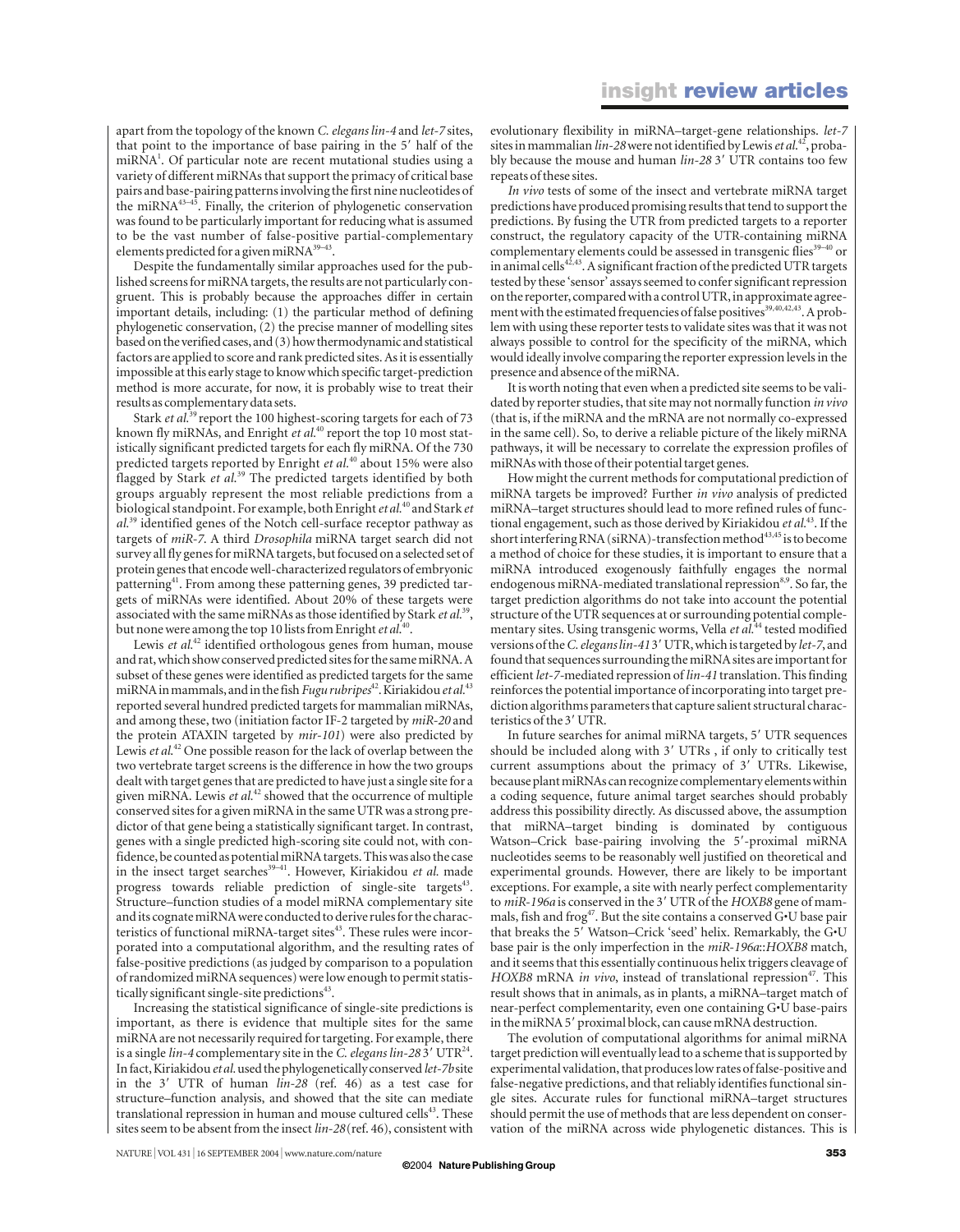# **insight review articles**



**Figure 3** The roles of miRNAs *lsy-6* and *mir-273* in the pathway specifying the sensory neuron cell fates ASEL and ASER<sup>28–30</sup>. The ASE cell type is specified in both ASEL and ASER by the expression of *che-1*, *unc-37* and *ceh-36/lin-49.* Distinct chemosensory functionalities of ASEL and ASER are defined by the transcription of the *gcy-7* or *gcy-5* chemoreceptors respectively. The asymmetric expression of *gcy-7* and *gcy-5* is specified by differential expression of upstream transcription factors, including *die-1*, *cog-1* and *lim-6*. *die-1* is translationally repressed in ASER by the *mir-273* miRNA30, and *cog-1* is translationally repressed in ASEL by *lsy-6* miRNA29. (Figure from Chang *et al*. 30.)

important for miRNAs such as those of the mouse ES-cell cluster, for which well-conserved human orthologues are not apparent. Some important miRNAs and/or miRNA targets may be less well conserved phylogenetically, and could be best identified by comparison of more closely related genomes, such as human and other primates.

#### **The biological repertoire of miRNAs**

What can be gleaned from the first set of miRNA/target searches regarding miRNA biology? Very few of the predicted vertebrate miRNA target genes were predicted to be targets for the orthologous miRNAs in insects. This suggests that although the sequence of a miRNA (and hence the sequence of its complementary sites) can be conserved across wide phylogenetic distances, the particular target genes (in which the binding sites reside) may be evolutionarily flexible. If binding sites (or blocks of UTR sequences containing the sites) can transpose between genes during evolution, then the biological pathways controlled by particular miRNAs would be evolutionarily plastic.

Are there any apparent trends in the types of gene that seem to be regulated by miRNAs? In *C. elegans*, the heterochronic genes targeted by *lin-4* or *let-7* encode nuclear proteins (LIN-14, HBL-1)<sup>19,48,49</sup> and apparent RNA binding proteins (LIN-28, LIN-41)<sup>23,24,44</sup>. *lsy-6* and *mir-273* regulate transcription factors<sup>29,30</sup>. Similarly, the lists of predicted insect miRNA targets seem to be enriched in genes encoding transcription factors<sup>39-41</sup>, but also include genes with diverse functions that are not directly related to gene expression. For example, the predicted targets of *miR-277* in *Drosophila* include a striking enrichment of genes in the biochemical pathway for the catabolism of leucine, isoleucine and valine44. This result strongly suggests that *miR-277* could regulate this biochemical pathway at several points.

The control of cell fate is clearly a common theme for the activity of miRNAs<sup>1</sup>. The heterochronic regulators *lin-4* and *let-7*, and the cell-death regulator *bantam*, control cell-fate choices for diverse cell types — 'early' versus 'late' in the case of the *lin-4*/*let-7* pathway, and proliferation versus death for the *bantam* pathway. *miR-181*, *lsy-6* and *mir-273* control more specific cell-fate choices for specific cell types. Similarly, *miR-181* may have distinct activities in the B-cell and T-cell lineages of mouse haematopoiesis, although the targets in these cells are not obvious from the published target searches.

#### **Outlook**

The genetic analysis of miRNA genes in model organisms is beginning toput into place the pieces of a mosaic that will eventually show us the range of functions that miRNAs have in the control of animal development and physiology. The computational prediction of miRNA–target interactions must work in parallel with genetics to identify miRNAregulated pathways. These computational predictions will probably steadily improve in accuracy, as the existing algorithms are refined through an iterative process of *in silico* prediction and *in vivo* experimentation. Many outstanding questions about miRNAs remain. What affects the accessibility and efficacy of a miRNA at a UTR? What dictates whether an animal miRNA represses translation or directs mRNA cleavage? What is the nature and significance of functional cooperation and redundancy among miRNA genes? To what extent do distinct miRNAs act in combination on the same targets? The analysis of functional redundancy or epistatic relationships among miRNAs should be aided by the development of both genetic and nongenetic methods for the inhibition of particular miRNAs (singly or in combination). For example, recent publication of methods for the inhibition of miRNAs *in vivo* using complementary oligonucleotides<sup>50,51</sup> should encourage the application of gene 'knockdown' approaches for the efficient analysis of miRNA function in cultured cells or intact animals.

The genetic analysis of miRNA function is an exciting challenge: the 'miRNA milieu' in a metazoan cell is likely to hold enormous potential for subtle and complex genetic regulatory interactions involving dozens of miRNAs and their numerous targets<sup>38</sup>. Classical forward genetics continues to demonstrate its power in the miRNA arena, but much of what miRNAs accomplish may be both complex and subtle, demanding the creative application of genomics and reverse genetic approaches. □

#### doi:10.1038/nature02871

- 1. Bartel, D. P. MicroRNAs: genomics, biogenesis, mechanism, and function. *Cell* **116,** 281–297 (2004).
- 2. Hutvágner, G. & Zamore, P. D. A microRNA in a multiple-turnover RNAi enzyme complex. *Science* **297,** 2056–2060 (2002).
- 3. Zeng, Y., Wagner, E. J. & Cullen, B. R. Both natural and designed microRNAs can inhibit the expression of cognate mRNAs when expressed in human cells. *Mol. Cell* **9,** 1327–1333 (2002).
- 4. Zeng, Y., Yi, R. & Cullen, B. R. MicroRNAs and small interfering RNAs can inhibit mRNA expression by similar mechanisms. *Proc. Natl Acad. Sci. USA* **100,** 9779–9784 (2003).
- 5. Doench, J. G., Peterson, C. P. & Sharp, P. A. siRNAs can function as miRNAs. *Genes Dev.* **17,** 438–442  $(2003)$
- 6. Rhoades, M. W. *et al*. Prediction of plant microRNA targets. *Cell* **110,** 513–520 (2002).
- 7. Tang, G., Reinhart, B. J., Bartel, D. P. & Zamore, P. D. A biochemical framework for RNA silencing in plants. *Genes Dev.* **17,** 49–63 (2003).
- 8. Olsen, P. H. & Ambros, V. The *lin-4* regulatory RNA controls developmental timing in *Caenorhabditis elegans* by blocking LIN-14 protein synthesis after the initiation of translation. *Dev. Biol.* **216,** 671–680 (1999).
- 9. Seggerson, K., Tang, L. & Moss, E. G. Two genetic circuits repress the *Caenorhabditis elegans* heterochronic gene *lin-28* after translation initiation. *Dev. Biol.* **243,** 215–225 (2002).
- 10.Lau, N. C., Lim, L. P., Weinstein, E. G. & Bartel, D. P. An abundant class of tiny RNAs with probable regulatory roles in *Caenorhabditis elegans*. *Science* **294,** 858–862 (2001).
- 11.Lee, R. C. & Ambros, V. An extensive class of small RNAs in *Caenorhabditis elegans*. *Science* **294,** 862–864 (2001).
- 12.Lagos-Quintana, M., Rauhut, R., Lendeckel, W. & Tuschl, T. Identification of novel genes coding for small expressed RNAs. *Science* **294,** 853–858 (2001).
- 13.Ambros, V., Lee, R. C., Lavanway, A., Williams, P. T., & Jewell, D. MicroRNAs and other tiny endogenous RNAs in *C. elegans*. *Curr. Biol*. **13,** 807–818 (2003).
- 14.Lai, E. C., Tomancak, P., Williams, R. W. & Rubin, G. M. Computational identification of *Drosophila* microRNA genes. *Genome Biol.* **4**(R42), 1–20 (2003).
- 15.Lim, L. P. *et al*. The microRNAs of *Caenorhabditis elegans*. *Genes Dev.* **17,** 991–1008 (2003).
- 16.Lagos-Quintana, M., Rauhut, R., Yalcin, A., Meyer, J., Lendeckel, W. & Tuschl, T. Identification of tissue-specific microRNAs from mouse. *Curr. Biol.* **12,** 735–739 (2002).
- 17.Lagos-Quintana, M., Rauhut, R., Meyer, J., Borkhardt, A. & Tuschl, T. New microRNAs from mouse and human. *RNA* **9,** 175–179 (2003).
- 18.Lim, L. P., Glasner, M. E., Yekta, S., Burge, C. B. & Bartel, D. P. Vertebrate microRNA genes. *Science* **299,** 1540 (2003).
- 19.Lee, R. C., Feinbaum, R. L. & Ambros, V. The *C. elegans* heterochronic gene *lin-4* encodes small RNAs with antisense complementarity to *lin-14*. *Cell* **75,** 843–854 (1993).
- 20.Reinhart, B. J. *et al*. The 21-nucleotide *let-7* RNA regulates developmental timing in *Caenorhabditis elegans*. *Nature* **403,** 901–906 (2000).
- 21.Ambros, V. *et al.* A uniform system for microRNA annotation. *RNA* **9,** 277–279 (2003).
- 22.Wightman, B., Ha, I. & Ruvkun, G. Posttranscriptional regulation of the heterochronic gene *lin-14* by lin-4 mediates temporal pattern formation in *C. elegans*. *Cell* **75,** 855–862 (1993).